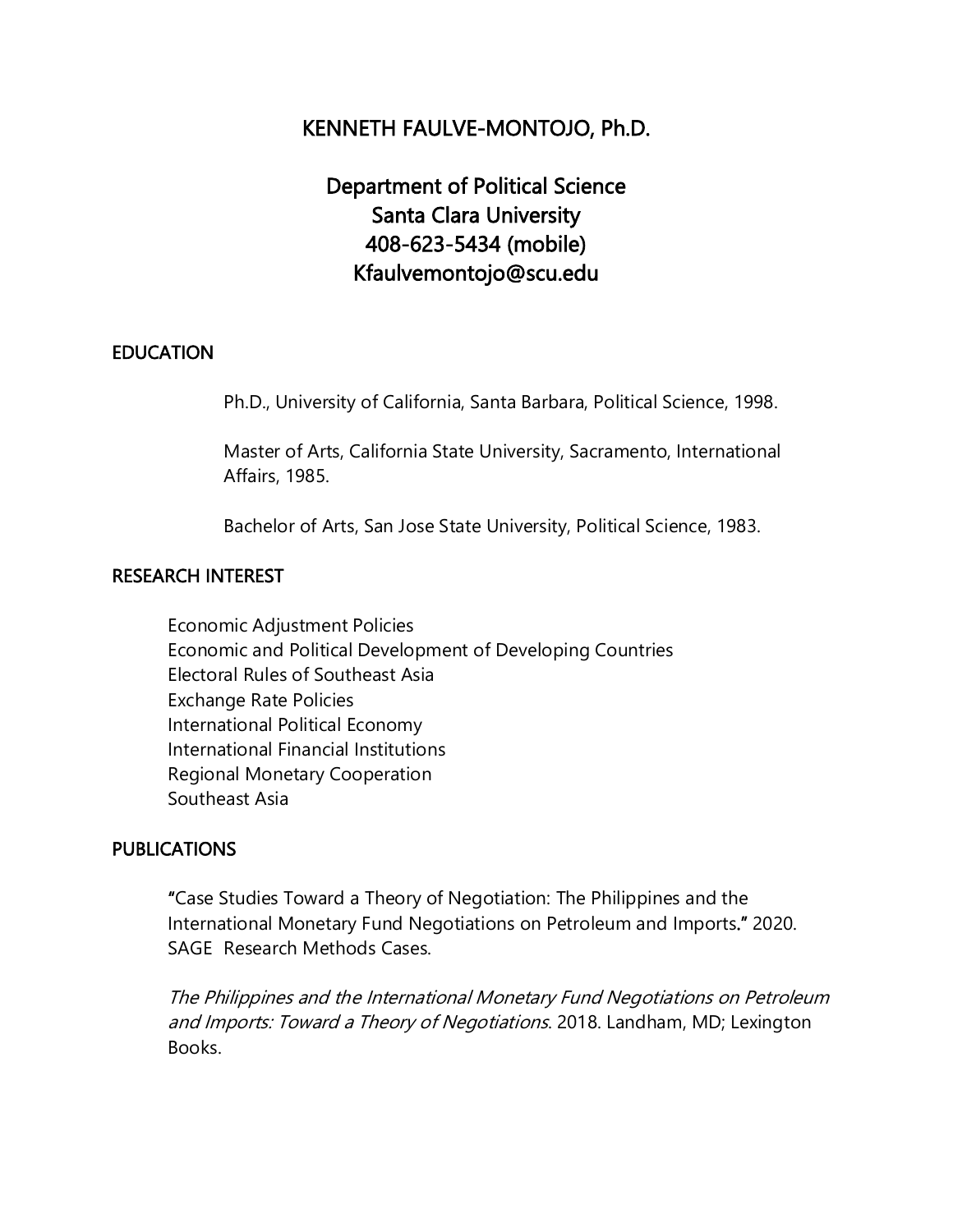"The Political Economy of Philippine Oil Deregulation," Crossroads: An Interdisciplinary Journal of Southeast Asian Studies 13(1) 1999: 65-104.

#### WORKING PAPERS

"Capital Flight and Southeast Asia: A Political Economy Approach."

#### CONFERENCES

American Political Science Association, 2015 Annual Meeting "The Political Economy of Capital Flight in Southeast Asia"

Asian Studies by the Pacific Coast, 2014 Annual Meeting. "The International Monetary Fund and the Philippines: Why cooperation occurs in some cases but not in others."

Asian Studies by the Pacific Coast, 2013 Annual Meeting. "The International Monetary Fund and the Philippines: International Bargaining."

Democracy in the Far East Conference, 2004 Annual Meeting "The Unholy Trinity and Southeast Asia"

American Political Science Association, 2001 Annual Meeting "The International Monetary Fund, Conditionality, and the Putnam Model: a look at the Philippines and Hula Hoops." Panel Session.

American Political Science Association, 1999 Annual Meeting "The 197-98 Financial Crisis and ASEAN: An Explanation of Cooperation." Panel Session.

American Political Science Association, 1998 Annual Meeting "Capital Flows and Southeast Asia: The 1997 Crisis." Panel Session.

American Political Science Association, 1998 Annual Meeting "The International Monetary Fund, The Philippines, Different Games, Different Outcomes." Poster Session.

Western Political Science Association, 1998 Annual Meeting "Two-Level Games and Bargaining Outcomes: Why the IMF succeeds in the Philippines in some cases but not others." Panel Session.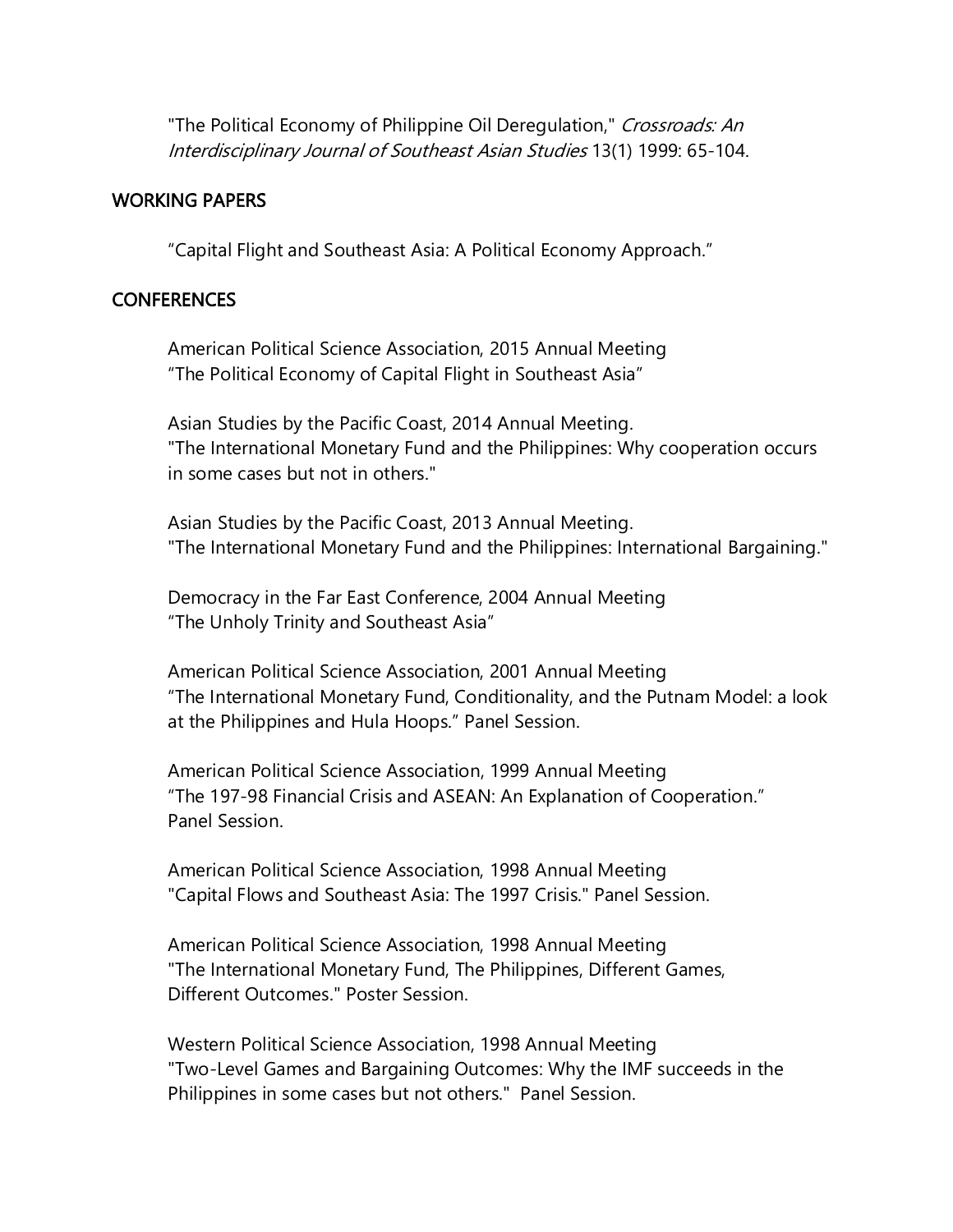Asian Studies on the Pacific Coast '97 "The Political Economy of Philippine Oil Deregulation." Panel Session.

## TEACHING INTEREST AND PREPARATIONS

Asian Politics Economic and Political Development of Third World Countries International Organization International Political Economy Introduction to Comparative Politics Introduction to International Relations Introduction to Political Theory Southeast Asian Politics U.S. Foreign Policy U.S. Politics of Economic Policies U.S. Politics War and Peace

## TEACHING EXPERIENCE

Santa Clara University—Senior Lecturer: 2020 to present

Santa Clara University--Lecturer: 2000 to 2020

San Jose State University--Lecturer: 1998 to 2012

Mission College--Lecturer: 2001 to 2006

## GRANTS AND AWARDS

Political Science 2 (Introduction to Comparative Politics) voted best lowerdivision class (2017).

Stover Program in Global Community Building, 2016.

Political Science 40 (Politics of US Economic Policies) voted best lower division class (2016).

Santa Clara University Lecturer Professional Activity Grant, 2014.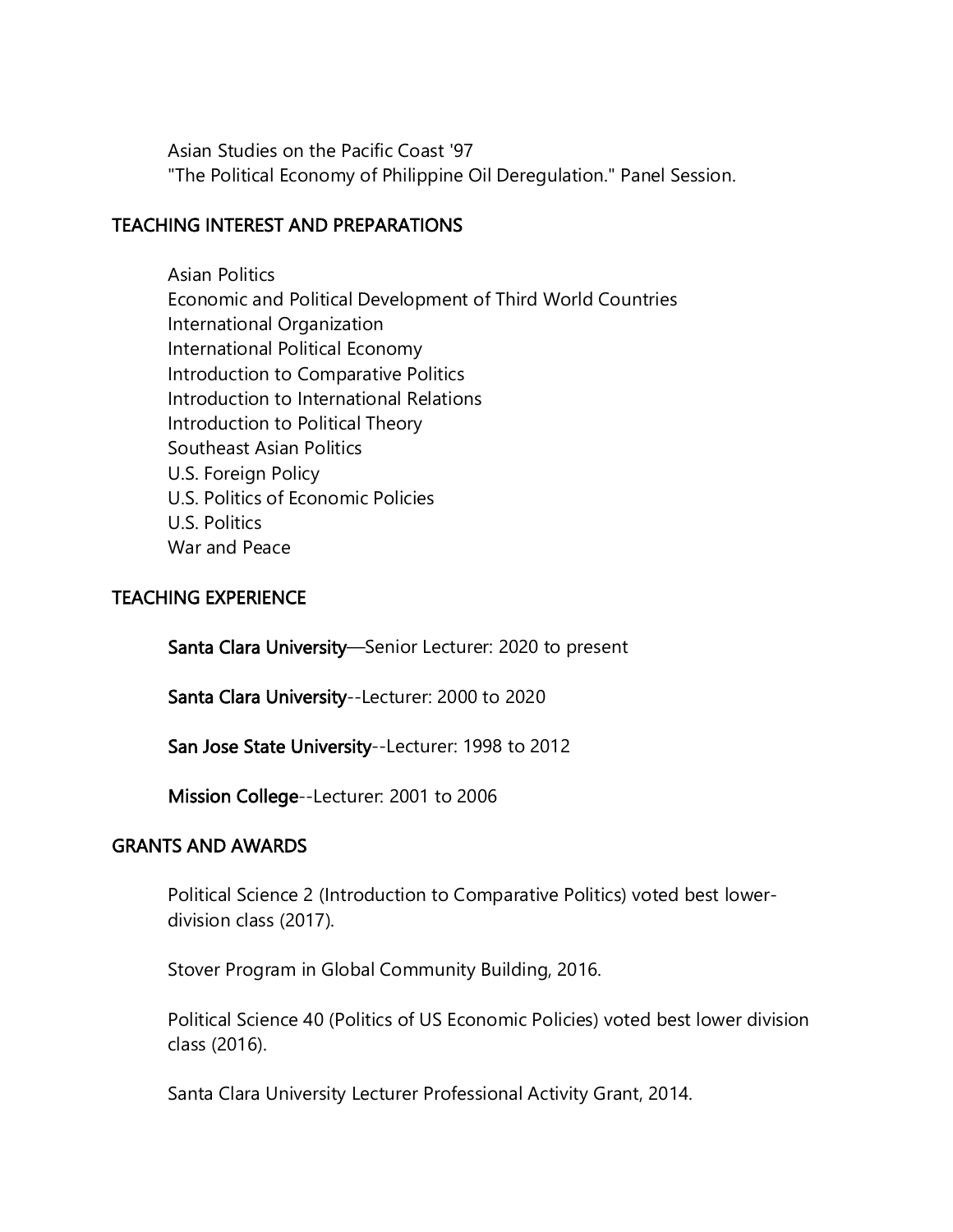University of California Campus Fellowship, 1989-1993.

Seven Merit-Based Teaching Assistantships, Department of Political Science, University of California, Santa Barbara, 1990-1992.

Sacramento Semester Program, San Jose State University, Spring 1983.

Political Science Honor Society, San Jose State University, Fall 1981 to Fall 1982

## PROFESSIONAL/DEPARTMENT/COMMUNITY CONTRIBUTIONS

#### Professional

Reviewer—Rowman and Littlefield (2019). Introduction to International Politics: Global Challenges and Policy Responses.

Reviewer--Political Research Quarterly (2014)

Reviewer--Sage Publications (2013)

Reviewer—Political Research Quarterly (2013)

Reviewer--Journal of Political and Military Sociology (2007)

Reviewer--State University of New York Press (2000)

## Santa Clara University Department

Faculty Searches

Comparative Politics/International Relations 2019-20 Tenure Track Search (2019) Steering Committee

> Comparative Politics 2019-20 Academic Year Adjunct Lecturer Search Steering Committee

U.S. Politics 2018-19 Tenure Track Search Committee

Comparative Politics 2018-19 Academic Year Adjunct Lecturer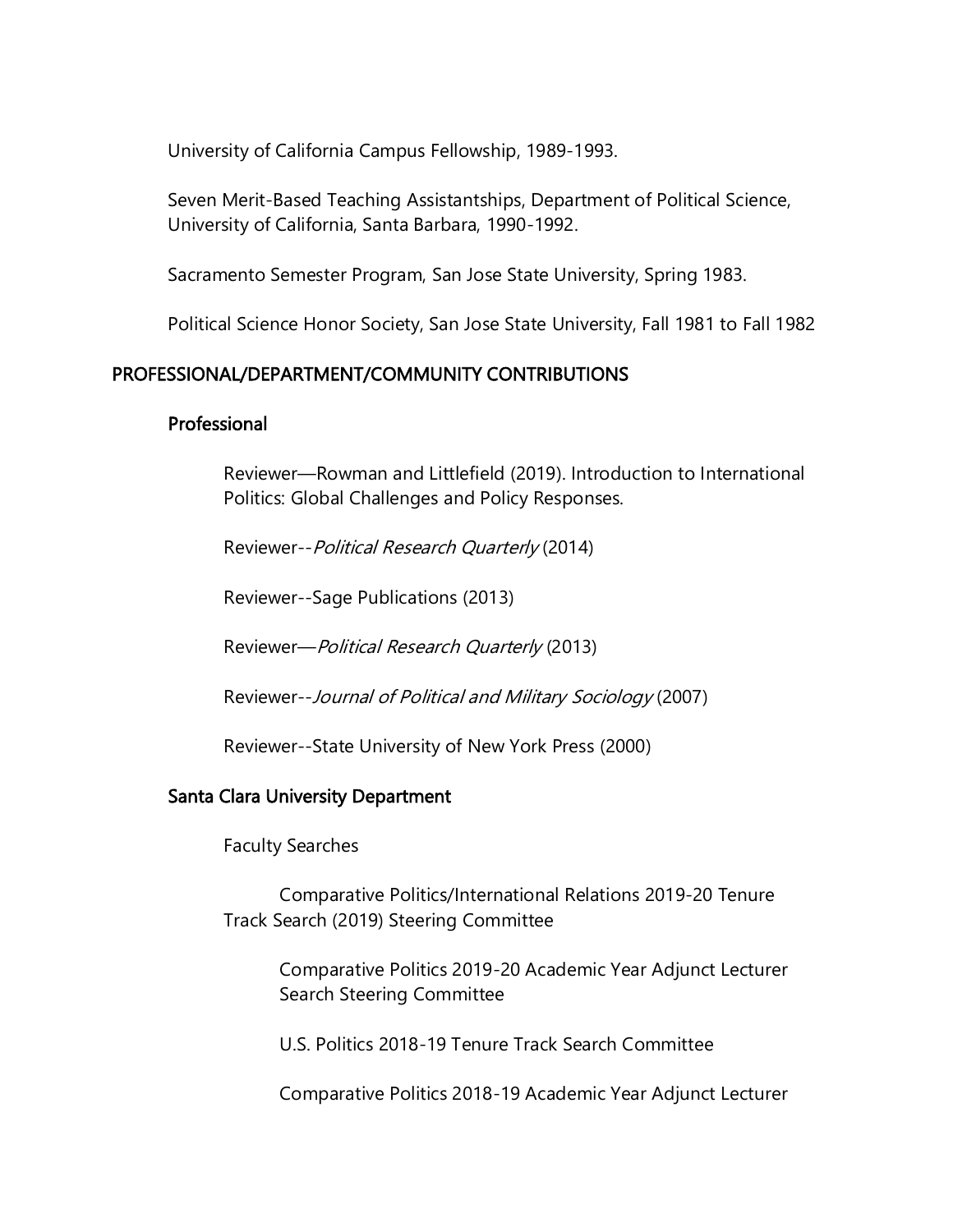Search Steering Committee

International Relations 2017-18 Academic Year Adjunct Lecturer Search Steering Committee

Inclusive Excellence Postdoctoral Fellow 2016-17 Search **Committee** 

Comparative Politics 2016-17 Tenure Track Search Committee

U.S. Politics 2014-15 Tenure Track Search Committee

Comparative Politics 2006-07 Search Committee

U.S Politics 2002-03 Tenure Track Search Committee

Committees/positions

Academic Year Adjunct Lecturer Mentor (2016-Present)

Library Liaison (2018-Present)

SCU Core (C&I 3, Social Science, Civic Engagement) Political Science Department Representative (2017, 2018, 2019)

Graduate School Advisor (Fall 2016-2018)

Faculty Colloquia & Speaker Series (2016-17)

Kronic Awards Committee American Politics (2015, 2019) International Relations (2017 [Chair] and 2016 [Chair]) Political Theory (2013 [Chair])

Program Review on Teaching and Student Success Committee (2013-2015).

Chair Department Program Review on Curriculum and Pedagogy (2013-2015)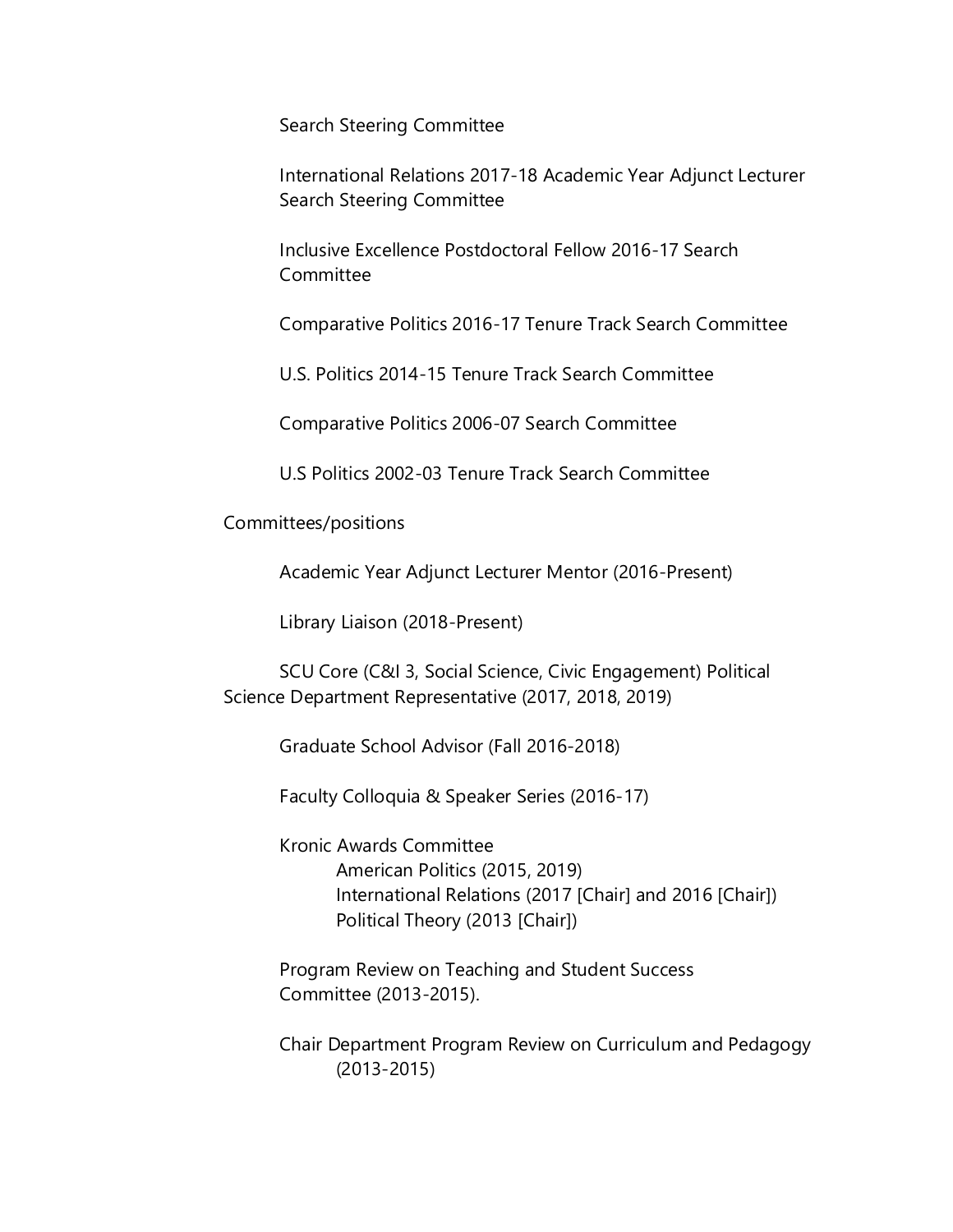Advisor for Political Science Student Association (Mentorship program) (2013--2015)

Advisor for International Relations sub-field (2013—2018)

Student Advising (2010--present)

#### San Jose State University

- Coordinator for General Education Certification for War and Peace Class (2007—2012)
- Coordinator Advisor for Model United Nations—Far West (2006-- 2011)

McNair Scholar Program Advisor (Fall 2008)

- Coordinator for Course Adoption by College of Social Science— International Political Economy (2004-2005)
- Participant in Competency Assessment in Distributed Education Program (2005)
- Coordinator for General Education Certification for Introduction to International Relations (2003)

#### Santa Clara University Community

Presenter for PAN Asian Senior Recognition Ceremony (2015, 2019)

Honor's/Senior Thesis Reader (2013-18)

Paul Becker (2017-18)

Sophie Mattson (2017-2018)

Ashley Sylvester (2015-16)

Reid Gaa (2012-13)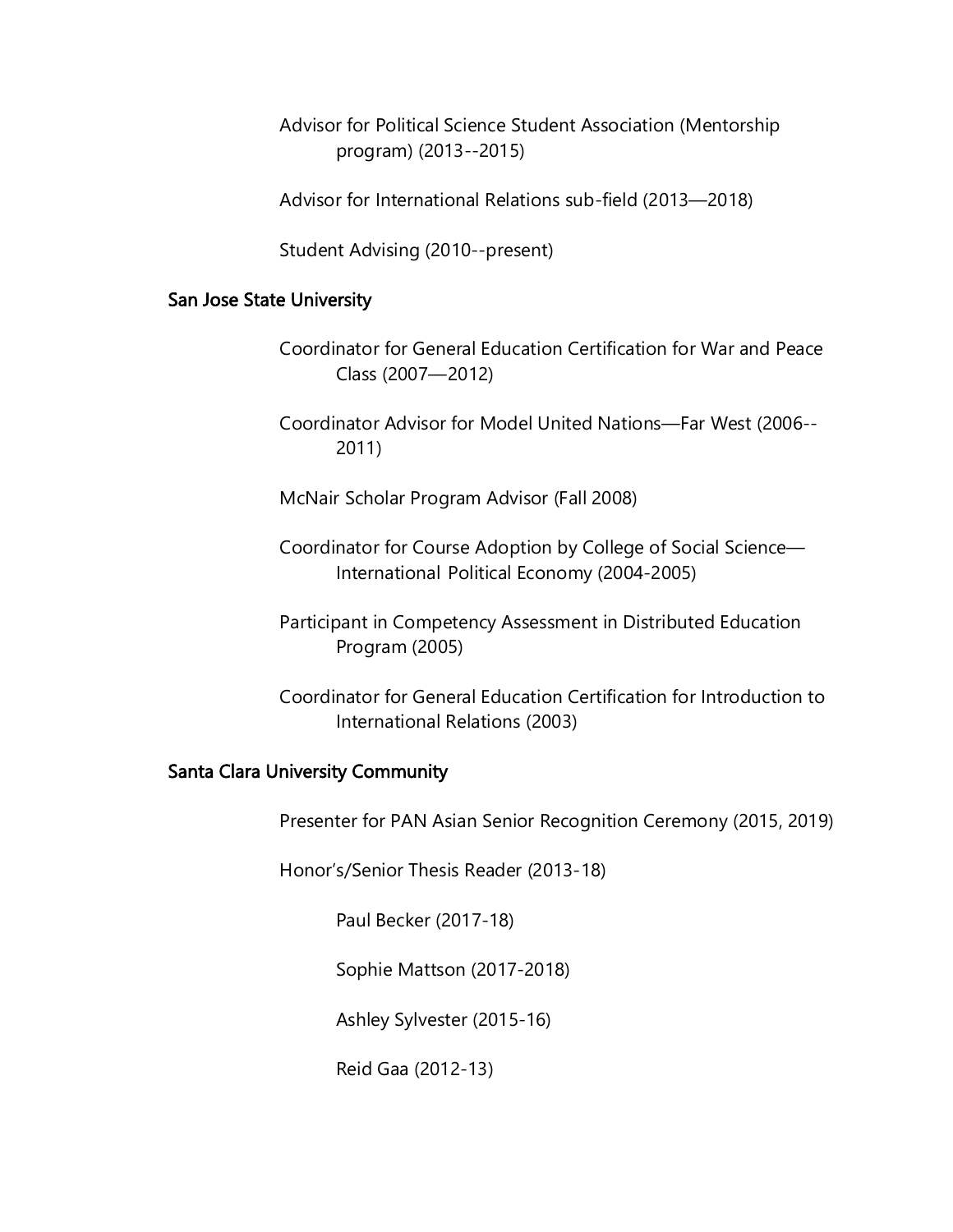Faculty Independent Research/Internship Director

Owen Weir (Internship 2018)

Samuel Bayless (Independent Research 2014)

Ashley Pascale (Independent Research 2010)

Cleo Jenkins (Independent Research 2010)

Chair Public Policy Pathway Core Committee (2013--present)

Speaker for Osher Lifelong Learning Institute Class, "The 2016 Presidential Election"

Speaker for SCU ROTC Culture Night (2016), "Philippine Culture"

Keynote speaker for Pan Asian Senior Ceremony (2014)

Model United Nations Registered Student Organization Advisor (2014-present)

Lecturer for SCU's Last Lecture (Fall 2013), "Sports and Politics"

Keynote speaker for Barkada's Pilipino Graduation (2013)

#### **Community**

Speaker for Girl Scouts of America Government Classes (2016-2017), "How U.S. Politics Works"

Lecturer for Grand Edventures (2012)

Keynote speaker for Santa Clara Valley Model United Nations (2008)

San Jose State University, Faculty Mentor Program (2002-03)

San Jose State University: Unfinished Challenge Program (Fall 2001)—

Participant in CSU Academic Priorities Improvement Grant (Spring 2000)